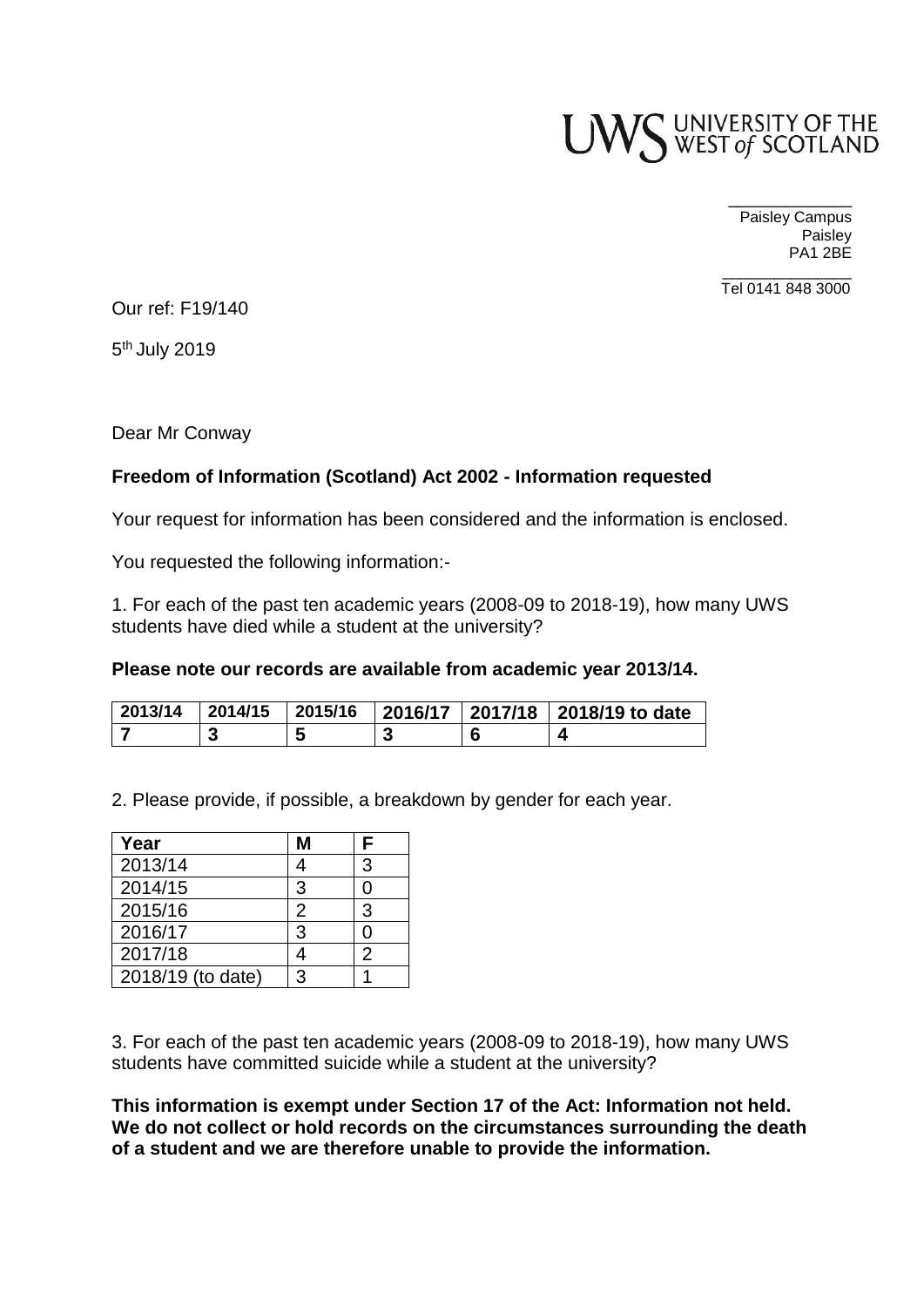4. The university's rationale behind choosing to record or not to record student suicides.

**The University does not receive formal notification of the cause of death and therefore we are not able to record it.** 

5. University policy regarding all actions the university take after a student commits suicide.

**The University's involvement following any student death will vary dependent on the individual circumstances of each case. All deaths in the student community are particularly sensitive, often colleagues immediately involved would meet to share Information, concerns, next steps and future plans.** 

**The University's priority is to acknowledge the family's wishes and offer support to all involved. This will generally involve assigning the family a single point of contact to facilitate all interactions with the University, and sensitively communicating in a range of ways with classmates, flatmates, and others in the academic school or more widely to offer support.**

**Our Student Services staff and the Spiritual Care Team are available to offer help and support to students and staff, as appropriate to the situation. Please find link to "Supporting your Wellbeing" webpage [here.](https://www.uws.ac.uk/university-life/student-support-wellbeing/supporting-your-wellbeing/)** 

**University staff also have access to a Health Assured Employee Assistance Programme (EAP). EAPs are intended to help employees deal with issues that might adversely impact their work performance, health, and wellbeing.**

*SafeTALK (NHS Scotland)* **is training which is intended as "suicide alertness" training.** *SafeTALK* **has been delivered to a number of staff and students already and this is planned to continue. This will raise awareness further, increasing the likelihood of anyone in a potential crisis situation being proactively offered support and made aware of any other means of support available to them.**

If you are not satisfied with the handling of your enquiry you have a right to review under the Act as laid out in the notices below.

Yours sincerely

**Freedom of Information Office University of the West of Scotland**